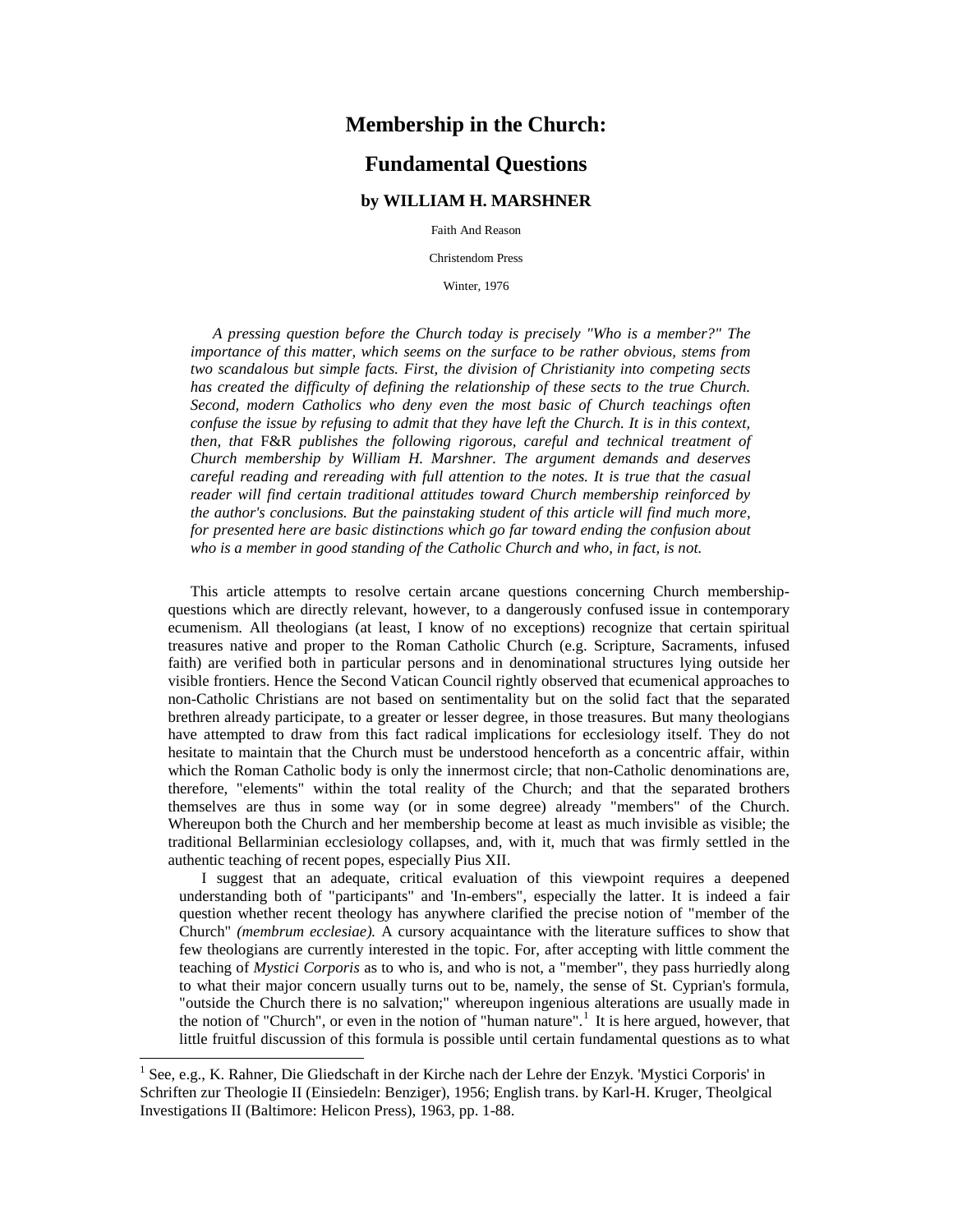ecclesiastical membership is have been raised and answered.

These questions are as follows:

- 1)Is membership in the Roman Catholic Church a real relation or a relation of reason?<sup>[2,](#page-1-0) [3](#page-1-1)</sup>
- 2)Is this same membership a relation to the Roman Catholic Church insofar as she is specificatively identical with the Mystical Body of Christ [i.e., with reference to the identity of particular component members of both (ed.)], or rather insofar as she is reduplicatively distinct from it [i.e., with reference to distinctions made between two entities which are said to be `doubles' of each other (ed.)]?

<span id="page-1-2"></span><span id="page-1-1"></span><span id="page-1-0"></span>3)Does it make any real difference how we answer the first two questions?

#### *CHURH MEMBERSHIP: A RELATION OF REASON*

*Membership is* a term which ordinary language uses analogically to name (among others) these three quite different relations: a)that of organic parts to the organic body of which they are parts; b)that of participants to the group-activity in which they participate; and, c)that of legally recognized or credentialed persons to the social organization in and by which they are recognized. It is easy to show that each of these relations is necessarily of reason.

As to type *a,* if one says, "This hand is a member of my body," one must take *body* as naming a higher-order particular, that is, the set of which certain lower-order particulars such as *these hands*  or *these feet* are the members. Such a statement reverses the metaphysical reality. The body is not in fact a set, nor are its members entities distinct from it. Having no *esse* (act-of-being) of their own, these organic parts cannot be subjects of a real relation to the man whose members they are. When, therefore, discourse treats them as such subjects and thereby treats the whole man as a sort of set, the relation is of reason.

As to the rather rare type *b,* one occasionally says, "He was a member of the hunt," or "She is a member of the wedding." The term of this relation (unless, perhaps, one is to supply mentally the word *party*) is an activity which requires by definition a plurality of participants;<sup>[4](#page-1-2)</sup> taken *fundamentaliter [i.e., regarding the members as constituting the activity (ed.)], this activity simply is* those participants *qua* participants, but taken *formaliter [i.e.,* regarding the members as causing the action (ed.)] it is the action itself as distinct from the contribution of any one of its participants or even from that of all of them taken singly. Thus the *hunt* or the *wedding* names a term distinct from its participants only if taken *formaliter,* and, thus taken, it names no existent in reality. Hence this relation, too, is of reason.

The very common type c is now easily analyzed. To say, "George is a member of the Elks," is to relate George to a fictitious entity. Otherwise one falls into a social Platonism whereby the individual Elks are all "informed" by a subsistent universal called "The Elks' Club", or else (and

 $2$  The argumentation of this paper requires that the reader be familiar with the main outlines of the Thomistic theory of relations. Very briefly, a relation (e.g., fatherhood) is said to be `real' if and only if its subject (this father), its term (this child), and its basis or fundamentum (in this case, the procreative power as reduced to act) are all given in the real. If any one of these three requirements is lacking, the relation is said to be `of reason'. For a superb synthesis of the Thomistic texts, see John of St. Thomas, Cursus Philosophicus I (Ars Logica), pars II, q. 17; a fine recent exposition both of the Thomistic theory and of John of St. Thomas' contributions to it is J.N. Deeby, The Two Approaches to Language in The Thomist 38 (1974) pp. 856-907.<br><sup>3</sup> For the sense of the distinction specificative/ reduplicative, cf. I. Salaverri, De Ecclesia Christi in Sacrae

Theologiae Summa I (Madrid: BAC), 1962, no. 1006, p. 844.<br><sup>4</sup> It seems probable that certain recent theories of "Church", like certain Reformation ones, are modeled on

this type of activity.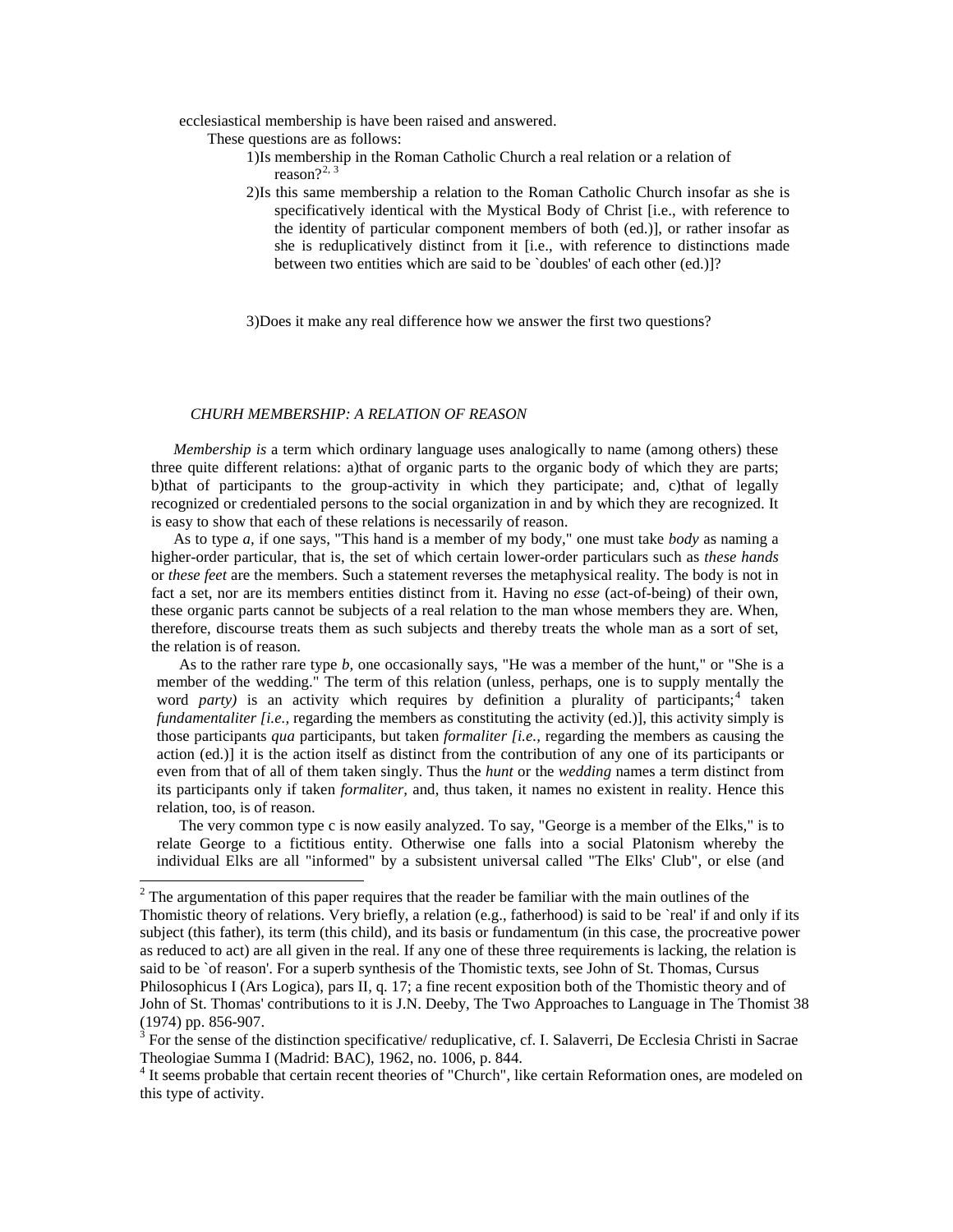worse) one falls into a corporativism in which the organization alone is real, its members merely "moments" of it. But if social organizations lack an existence proper to themselves and distinct from that of their members, such organizations cannot be the terms of real relations. Of course, if one objects that the relation of the members to their officers is real, the point is well taken. But the officers are not the organization, and the real relation of the members to their officers (and *vice versa) is* but the *fundamentum* or basis for the relation of reason whereby both are referred to the *ens rationis* (mind-dependent being) called "the organization itself'.

<span id="page-2-2"></span><span id="page-2-1"></span><span id="page-2-0"></span>To distill a general rule as to why all three of the above-named relations are of reason, we may observe the following. In the natural order, it will never do to say *"x* is a member of *y"* where *x* and *y* are both particulars of the same logical order or type. One does not say, "My hand is a member of my foot" nor "George is a member of Sam," even if both are Elks. Rather, the expression to the right of "is a member of" is always at least one type higher than the expression to the left of it.<sup>[5](#page-2-0)</sup> Therefore, the expression which names the term of the relation can never name a real particular (or at least can never name it as a real particular), hence can never name what is properly said to exist as it exists (mind-independently).

In turning to the supernatural order, however, and particularly to the mysteries of Christ and His Church, one is not entitled to extrapolate freely the conclusion that membership is a relation of reason. For two anomalous cases at once appear.

First, as a supernatural instance of the members/ body relation, many particular persons are "members" of another particular person, Jesus Christ, Head of the Mystical Body. Leaving aside the important question of how such a membership can be reconciled with the rule requiring disparity of logical type, it suffices to observe here that this membership not only has real subjects and a real term but also a *fundamentum in re* (basis in reality), namely, the baptismal character at least, and probably also the infused virtue of faith. Hence the relation is real.

Second, as a supernatural instance of the juridical-person/ social organization relation, millions of persons are members of the Catholic Church. Here, however, it cannot be said that the Church is only a minddependent entity *(ens rationis),* and on two grounds. On the one hand, the visible Church finds her identity not in an abstract "moral person" to which her members figuratively ascribe their ecclesiastical acts, but rather in the Divine Person of Jesus Christ, whose mystical body she is, and without whom she, precisely as mere body, has no personality at all. On the other hand, just as each particular church, far from being an abstraction, subsists in the person of its bishop, so the Universal Church itself subsists in the person of the Roman Pontiff considered precisely as "Bishop of the Church", that is, as having a supreme and universal jurisdiction which is "truly episcopal, ordinary, and immediate".<sup>[6](#page-2-1)</sup> Hence, under either consideration, the members of the Church are related to a real term. But it remains to ask whether this relation has a *fundamentum in re.*

#### *A DISTINCTION: PARTICIPATION AND MEMBERSHIP*

By way of gathering evidence on this question, which is now the crucial one, we may look at two different questions: a)from what consideration of *Church* does the question of membership properly arise; and, b)who is said to have membership.

With few exceptions (e.g., Suarez), theological reflections on membership have derived ultimately from St. Robert Bellarmine's definition of the Church as the "assembly of men *[coetus hominum]*  gathered together in the profession of the same Christian faith and in the communion of the same sacraments under the rule of legitimate pastors, and particularly the Roman Pontiff."<sup>[7](#page-2-2)</sup> Here the crucial terms are the first ones: by calling the Church *a coetus hominum,* Bellarmine was taking "Church" *fundamentaliter*, that is, defining it in terms of its human constituents, as opposed to taking it

 $<sup>5</sup>$  For the theory of logical types, see B. Russell, Mathematical Logic as Based on the Theory of Types</sup> in C. Marsh, ed., Logic and Knowledge (New York: Putnam), 1956, pp. 59ff.

<sup>6</sup> Vatican I, Const. Pastor Aeternus (Denz. 1827).

<sup>7</sup> De Controversiis I (Ingolstadt, 1586), lib. iii, cap. 2, col. 1263.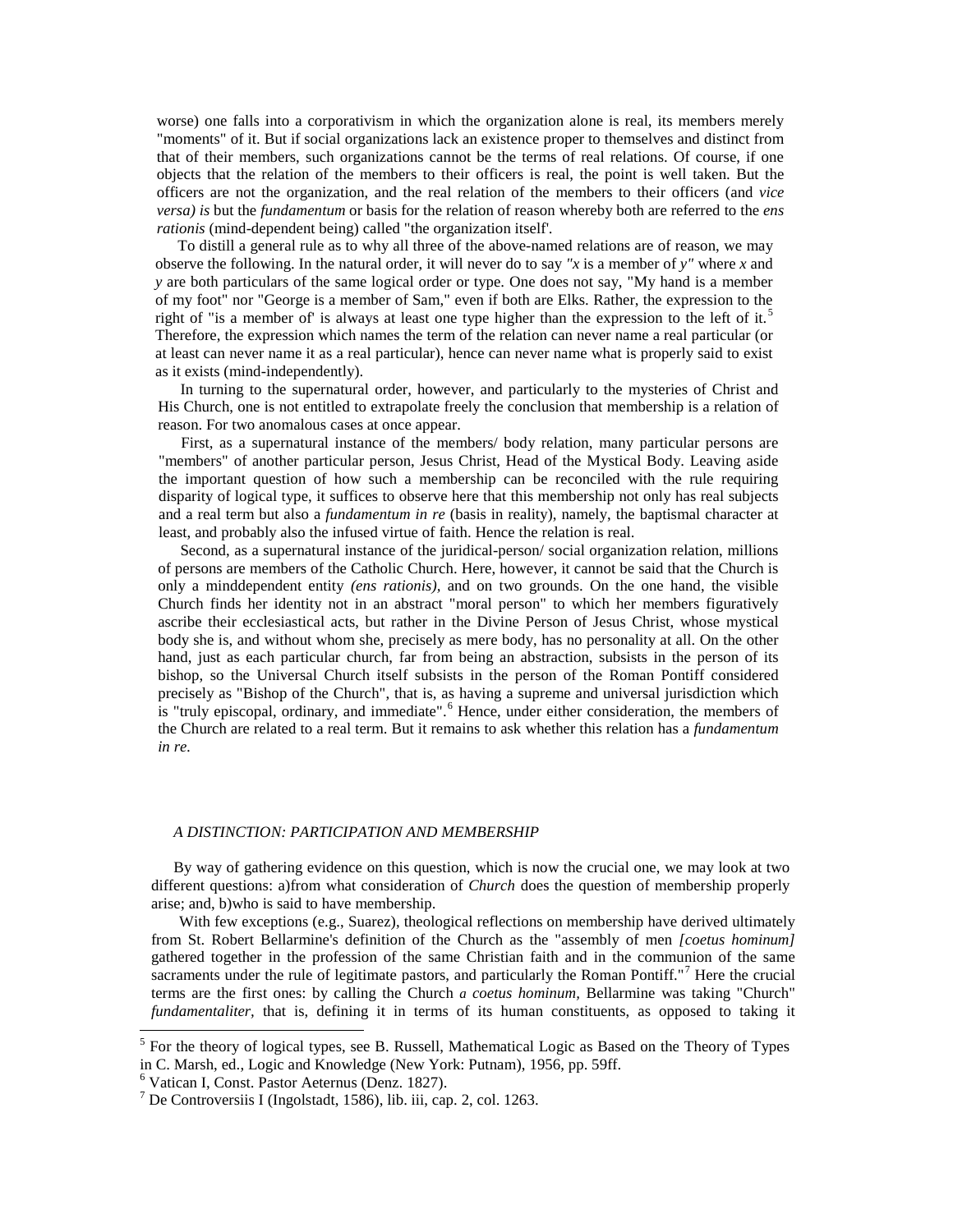*formaliter* as the Mystical Body or the structure (in socio-historical space) of salvation. It is only as taken *fundamentaliter,* after all, that the Church consists of human persons as members; taken the other way, it consists of structures and structured actions, both visible and invisible, whose final cause (and terminal effect) is the salvation of men in Christ Jesus. This is why criticism of Bellarmine's position and its derivatives as too "juridical", too exclusively "visible" or "ecclesiastical", and insufficiently "spiritual", "Biblical", "Patristic", or "ecclesial", are beside the point.<sup>[8](#page-3-0)</sup> The choice is not between a merely juridical definition and an adequately theological one, nor even between a nominal and a real one, but between taking the one Church *fundamentaliter* (whereby she includes her members as formal constituents) and taking her *formaliter* (whereby she includes them only as material cause).<sup>[9](#page-3-1)</sup>

<span id="page-3-4"></span><span id="page-3-3"></span><span id="page-3-2"></span><span id="page-3-1"></span><span id="page-3-0"></span>These two ways of taking the Church (together with the fact that the notion of membership flows logically and historically from only one of them) make possible a fundamental clarification. The question of membership, necessarily visible and juridical (and not merely conventionally so, as Rahner suggests<sup>[10](#page-3-2)</sup>), has nothing to do with the question of participation, which follows upon the Church taken *formaliter* as the Mystical Body. "Membership" in the Church belongs only to those persons of whom she visibly consists. They also, and even thereby, *participate* in the Church, some salvifically, some not. But *participants* in the Church include also non-members-salvifically in the case of those who are "within" her by desire and *will (desiderio ac voto)*[11](#page-3-3), non-salvifically in the case of those persons (and communions) who merely share some of her elements or goods.<sup>[12](#page-3-4)</sup> This distinction between members and participants, with salvific and non-salvific possibilities for each, is one on which Fr. Rahner, for example, having replaced its only basis (the two ways of taking the

<sup>11</sup> Cf. Mystici Corporis, A.A.S. 35 (1943), p.242. The conclusion that those who are ordinated to the Church desiderio ac voto are "within" the Church but not "members" of the Church follows from two considerations, one historical, the other logical. Historically, Pius XII's choice of terms is drawn from the mainstream theological tradition whose source is Bellarmine's statement that catechumens are not members of the Church but are "of the Church by desire" (op. cit., cap. 3, col. 1266; cap. 6, col. 1276). The Pope could hardly have meant to say anything else without seriously misleading his readers. Logically, those ordinated to the Church voto must be intra as opposed to extra ecclesiam, because if they were extra ecclesiam the Pope could not go on to say that they cannot be "secure" about their salvation-they would not have any salvation (loc. cit.). Pius XII, like his predecessors (and even like Vatican II, cf. Lumen Gentium, no. 14) insisted that "outside" the Church no one is saved at all. A universal negative does not admit of particular exceptions; it is contradicted by any such exception. Hence those said to have the *votum ecclesiae* must be *intra ecclesiam,* though not *membra eius.*

An exemplary case of how not to interpret a text is Fr. Rahner's essay, already cited. In the teeth of historical evidence, he takes the necessity of the Church for salvation to refer to a necessity of membership for salvation (e.g., p.44); then he takes those "ordinated to the Church *voto* to mean those who are in no sense "within" it, nay, to include even non-baptized pagans of good disposition but not in a state of grace (p.56)! And as to his logic, after citing all the papal statements about the *nulla salus,*  he constantly refers to "salvation outside the Church" (pp. 38,39,40,41,44,46, 52 etc.).

<sup>12</sup> *Cf.* Vatican II Decree *Unitatis Redintegratio,* no. 3.

<sup>&</sup>lt;sup>8</sup> As to the Biblical evidence, a view of church membership as analogically political (hence a fortiori juridical) is already implicit in Paul's choice of the term sympolitai in Ephesians 2:19. Indeed, Paul's whole treatment of the gentile converts as "fellow citizens" rests upon his conviction that the ecclesia is in every important respect the true continuator of visible and corporate Israel. For Paul, "Church" is no more a mere activity, a "doing of church", as the phrase goes, than Israel was a "doing of Torah".

<sup>&</sup>lt;sup>9</sup> Of course these two ways of taking the Church cannot be divorced. If the Church fundamentaliter sumpta were a null set, the Church formaliter sumpta would lack a visible material cause and disappear from the earth. Because that eventuality is contrary to the salvific plan of God, membership is absolutely requisite for salvation for all those who know the Catholic Church to be the true Church or have known it at any time in their lives.

 $10$  op. cit., pp. 4-5 and 65-66. Rahner's assertion is that the restriction of the term "Church" to refer to the Roman Catholic Church, and the parallel restriction of the term "Mystical Body" to refer to that with which the Roman Catholic Church is specificatively identical in the time between Pentecost and Parousia, is merely a matter of recent ecclesiastical usage, imposed by the Church's disciplinary authority and as such, of course, "dutifully" observed by him.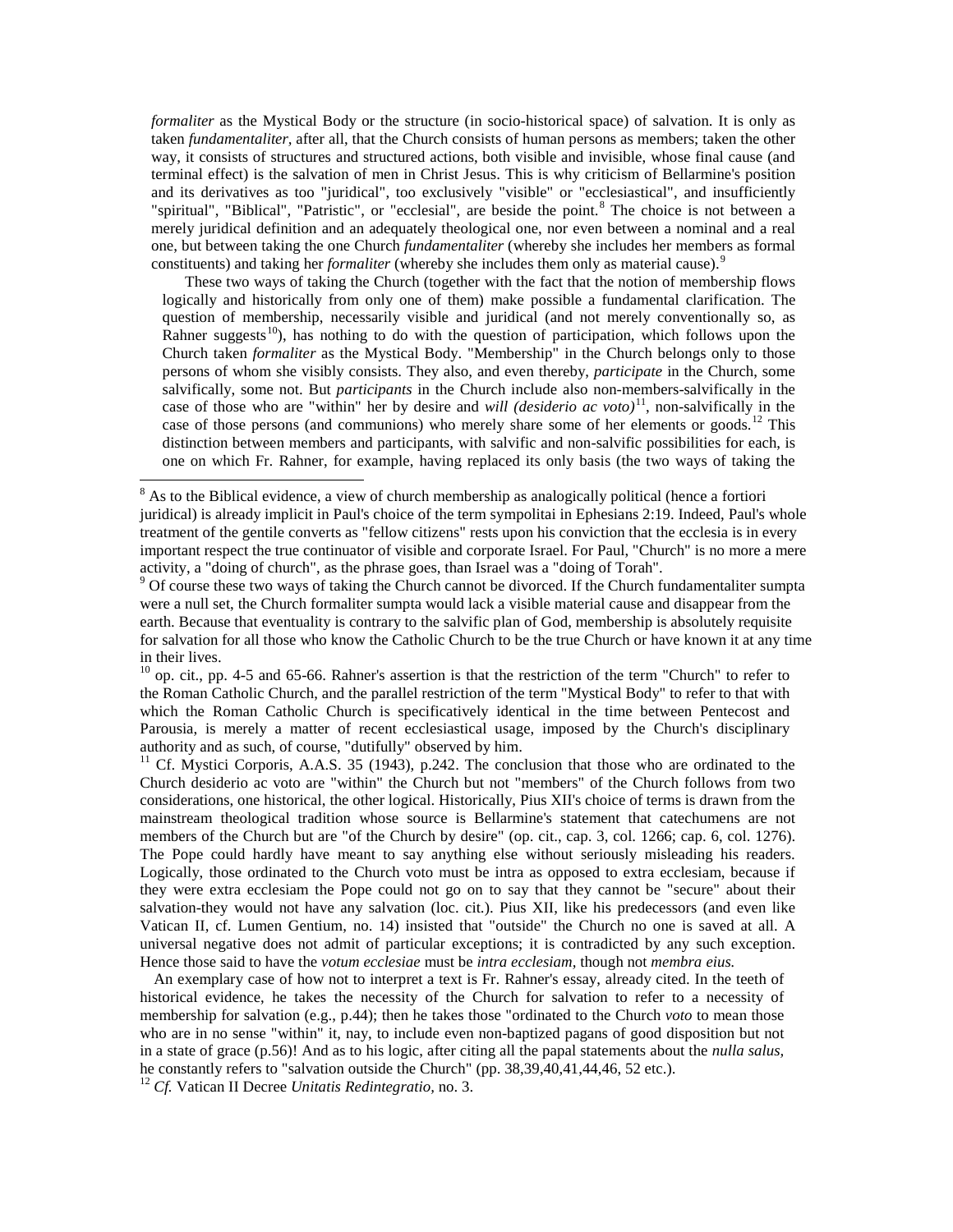Church) with his own theory of sign and significate, never achieves clarity.<sup>[13](#page-4-0)</sup>

## <span id="page-4-2"></span><span id="page-4-1"></span><span id="page-4-0"></span>*WHO THEN IS A MEMBER?*

Bellarmine, followed by most theologians, stated three conditions. They are members of the Church who 1)profess the true faith and 2)partake of the Church's sacraments and 3)do both under the jurisdiction of the hierarchy in communion with the Pope. A fourth condition Bellarmine did not recognize, but it has become a unanimous conclusion and even *doctrine catholica* since his time, namely, the condition of valid baptism.<sup>[14](#page-4-1)</sup> Yet a fifth condition, which will be adopted here, is still debated among theologians, namely, the infused virtue of faith, which can also be *fides informis.[15](#page-4-2)*

<sup>13</sup> *op. cit., pp.* 55-57.<br><sup>14</sup> On this point, see especially L. Billot, *Tractatus de Ecclesia Christi* (Sth ed., Rome: Gregorian University, 1927) I, 288ff.

<sup>15</sup> The grounds for including this last condition were first effectively argued by Francis Sylvius, *De praecipuis fidei nostrae orthodoxae controversiis cum nostris haereticis, lib. iii, q. 1, articles 2, 3, and* 7, in Sylvius, *Opera Omnia* (Antwerp, 1698) V, pp. 236ff. With minor variations, Sylvius' position has been at least a respectable minority view among theologians ever since. F.X. Lawlor, S.J. *(Occult Heresy and Membership in the Church* in *Theological Studies* 10, 1949, p. 553) has argued that *Mystici Corporis,* by implication if not by direct statement, closed the question in Sylvius' favor. But his case is not cogently argued; *cf.* the reply by J.C. Fenton, "The Status of St. Robert Bellarmine's Teaching About the Membership of Occult Heretics in the Catholic Church" in *American Ecclesiastical Review 122* (1950), pp. 207-221. Nevertheless, against Bellarmine and his heirs, I see at least one cogent reason for adopting Sylvius' condition, a reason which will emerge later in this essay. Meanwhile, however, I should like to voice the view that the question of whether infused faith is necessary for Church membership is much less clearly tied to the question of occult heresy than is commonly supposed. First, one could argue that heresy is precisely the profession of heretical tenets, whether culpably or inculpably. On that definition, a truly occult heretic would be a square circle. Alternatively, one could argue that the purely internal loss of supernatural faith is indeed heresy, in fact formal heresy, but that any heresy of its very nature will reveal itself. In other words, one could appeal to psychological considerations to show that an inner catastrophe such as the loss of faith cannot be long concealed, at least by one continually active and vocal in ecclesiastical affairs. (For this view, see Patrick Murray, *Tractatus de Ecclesia Christi* (Dublin: 1860), I, pp. 202f). At any rate, it is certainly possible to hold Sylvius' condition without committing oneself, one way or another, to the existence of "occult heresy".

It also seems to me that attempts to argue for or against Sylvius on the basis of the difficulties connected with the jurisdiction of an occultly unbelieving pope or bishop are fruitless. For a consideration of papal heresy, *see, e.g.,* J.A. Mirus, *On the Deposition of the Pope for Heresy* in *Archivum Historiae Pontificiae* (1975), pp. 231-248. As to the general charge that criteria for membership must concern what is visible, but infused faith is invisible, therefore such faith is unacceptable as a criterion, I suggest that this would apply to baptismal character as well, where it is refuted by Salaverri *(op. cit.,* no. 1044).

Finally, in defense of taking infused faith as a requirement for membership, I advance here an argument which I do not consider conclusive, but which is certainly conducive. Infused faith, as a condition for membership, would forge a vital link between the Church taken *fundamentaliter* and the Church taken *formaliter.* As I argue below (note 18), the Church taken *fundamentaliter* names a real thing only if kept in relation to the Church taken *formaliter-considered* purely by itself, however, it is an *ens rationis.* But in fact it could never be taken in isolation if infused faith is a requirement for membership. Why? Because the Church taken *fundamentaliter* is defined only in terms of its members; but its members are defined in terms of several conditions, one of which is to be infused faith. But by infused faith the Church is grasped *formaliter.* Hence by virtue of the inclusion of this requirement, Church membership becomes a relation with two terms: the direct term is the Church taken *fundamentaliter,* but the indirect term is the Church taken *formaliter.* This is only a complicated way of saying what is obvious to common sense: the people of whom the Church visibly consists are always the people who believe she is the Church.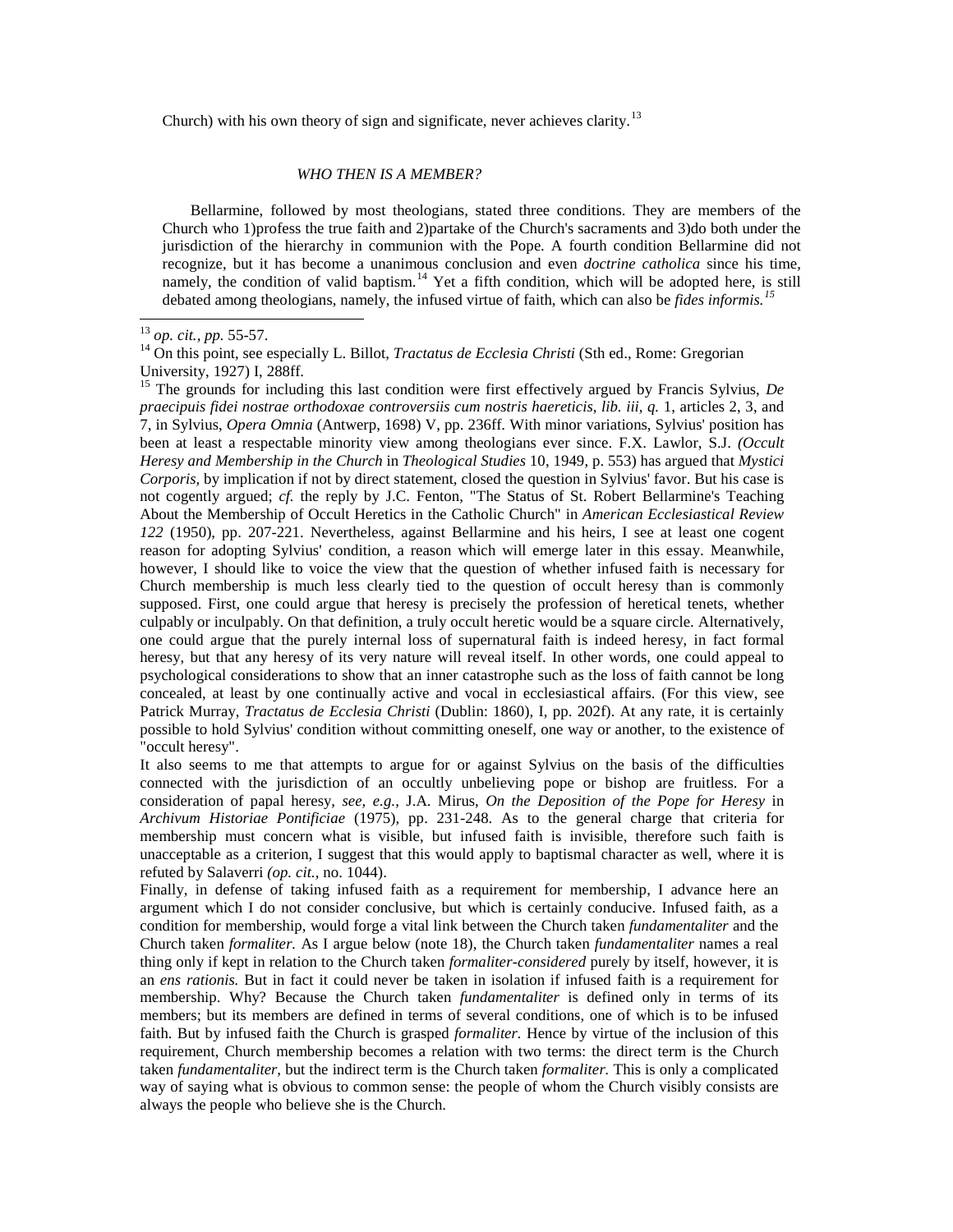Negatively applied, these conditions exclude from membership:

- 1)those not validly baptized, that is, those lacking the baptismal character;
- 2)those *publicly* professing either no creed or an incorrect one, that is, all manifest heretics and apostates, whether formal or material;
- <span id="page-5-1"></span><span id="page-5-0"></span>3)those who lack the infused virtue of faith, that is, all heretics and apostates who are formally such, including even the occult ones;
- 4)those who have refused obedience to the Pope and the bishops in communion with him, that is all schismatics, formal or material, all manifest heretics, and *excommunicati vitandi;*
- 5)those who have embraced a sacramental system other than that of the Catholic Church or who have been cut off from the Church's sacraments by the weightiest of excommunications, that is, (again) all manifest heretics and schismatics, and all *excommunicati vitandi.*

The same principles, positively stated, would yield the formula of *Mystici Corporis:* "Only those are really to be included as members of the Church who have been baptized and profess true faith, and who have not unhappily withdrawn from Body-unity or for grave faults been excluded by legitimate authority."<sup>[16](#page-5-0)</sup>

Thus it is agreed by all (it is *doctrine catholica)* that Church membership is attributable or non-attributable to any given person not on the basis of any one condition but solely on the basis of the compresent totality of conditions. The member must be baptized *and* profess the faith *and*  be subject to the Pope, and so on. But this is already to say that Church membership is a relation of reason. Its *fundamentum* is not any real property or relation of the individual Catholic, but the totality of such required properties and relations. In other words, if the required conditions are *a, b, c, d,* and if we call each of these a real or first-order property of the individual, then the further "property" on which membership is based is the second-order property of *"having* all four properties *a, b, c,* and *d."* We are dealing with a set *(ens rationis)* of real properties, which set is itself considered a property. Hence the *fundamentum* of the relation called "Church membership" is an *ens rationis*, and the relation itself is of reason.<sup>[17](#page-5-1)</sup>

This conclusion immediately explains why there are no "degrees" of membership. The real conditions requisite for membership, or most of them at any rate, admit of degrees. They can be fulfilled either fruitfully (and this in many degrees) or merely externally. But the totality of such conditions, however fulfilled, is simply the totality.

## *MORE DISTINCTIONS: MYSTICAL BODY AND CHURCH*

We are now in a position to face the second fundamental questionposed at the beginning of this essay: is membership a relation to the Church as *specificatively* identical to the Mystical Body of Christ or as *reduplicatively* distinct in concept (see pp. 55-56)? Indeed, the question forces itself upon us by reason of the following difficulty.

Difficulty: if Church membership is a relation of reason, it follows that "member of the Church" *(membrum ecclesiae)* and "member of Christ" *(membrum Christi)* cannot be synonymous terms, since the latter is a real relation (see page 57). Moreover, "member of the

<sup>&</sup>lt;sup>16</sup> *A.A.S.* 35 (1943), p.202.<br><sup>17</sup> The logical reflections necessary to reach this conclusion could be illustrated with a variety of examples. In conclusion, however, one must say with Mr. Russell that a property (such as Church membership) which is defined only in terms of the collection (a,b,c...) must not be itself a member of that collection. Hence such a property cannot be on the same level as the members of that collection but must be of a higher (or second) order. On On higher-order properties and the collections in terms of which they are defined, see *Principia Mathematica,* Paperback Edition to +56, (Cambridge, 1962), pp. 37ff.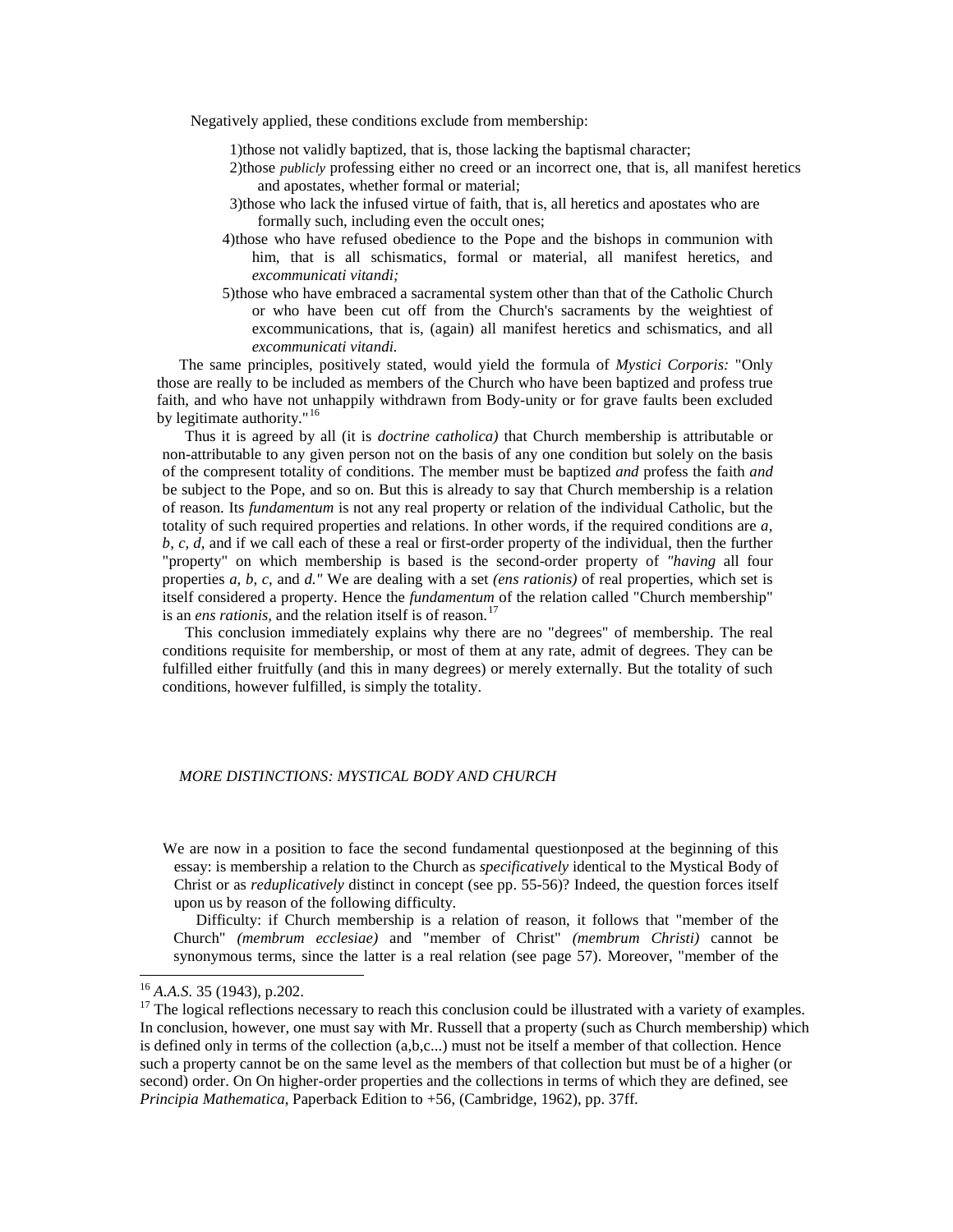Mystical Body" *(membrum corporis mystici)* becomes ambiguous, since it could mean either. However, if the Roman Catholic Church and the Mystical Body of Christ really are "one and the same thing" (as *Mystici Corporis* insists and *Humani Generis* re-insists), it ought to follow that only *membra ecclesiae* are *membra corporis mystici* and hence *membra Christi.* But if so, the terms are really synonymous.

Solution: on the contrary, only the non-synonymity of these terms can preserve the truths of the faith. For, while *a membrum ecclesiae is* always necessarily a *membrum Mystici Corporis Christi* (even if a dead one), the reverse does not hold. For if every member of the Mystical Body of Christ, precisely in order to be such, had to be a member of the Church, it would follow either that the *votum ecciesiae* (desire for the Church) confers membership (which is contrary to the teaching of *Mystici Corporis* and, in any case, nonsense, since "desire" is always of an absent good), or that the *votum ecclesiae is* not salvific (which is at least *error in doctrina catholica),* or else that some are saved who are not members of Christ (which is heretical).

<span id="page-6-0"></span>Further, this non-synonymity of memberships does not destroy the specificative identity of the Roman Catholic Church with the Mystical Body. All that is required for this identity is that no members of the Mystical Body be *extra ecclesiam* (outside the church). This the Church herself confesses in teaching that the *votum ecclesiae* can be salvific and hence, by implication, that those who have it are not *extra ecclesiam.* Therefore, the "members of the Mystical Body" and "those `within' the Roman Catholic Church" are merely two names for one and the same set of persons. And this is all that is required for specificative identity.

Now, taking "Mystical Body" reduplicatively, the following must be said. "Roman Catholic Church" taken *formaliter* names the Mystical Body taken reduplicatively as *Body.*[18](#page-6-0) "Members of Christ" names the same Mystical Body taken reduplicatively as *Mystical.* Since the two notions of Mystical Body taken reduplicatively are conceptually distinct, there is no reason why *member*  should not be an equivocal term, naming a real relation in *membrum Christi* and a relation of

In other words, the Church taken *formaliter is* a real, supernatural being, thanks to her Head, from whose fulness everything in her is derived, grace for grace and structure for structure. But the Church *takenfundamentaliter* and considered purely in abstraction from the Church *formaliter sumpta, is* an *ens rationis.* It is the mere set of members. It has no other definition. It is a logical construct made possible only by the living reality of the Church taken *formaliter.* Indeed, every one of the requisites for membership is derived from the nature of the Church taken *formaliter.* Baptismal character as a real share in the Priesthood of Christ, infused faith as a real conformity of the intellect to God Revealing, subjection to the Pope as a real relation to the Vicar of Christ (that is, to the Pope himself as term *in recto* and to Christ Himself as term *in obliquo),* profession of the true faith as an act founding a real relation to God as Prime Truth and to the Church as infallible teacher-all these requisites derive from the nature of the Church taken *formaliter* and as such are salvific. But these same requisites, taken now merely as members of the set by which membership is defined, are thereby taken in a sense no longer necessarily salvific. Baptismal character can be a mere vestige; infused faith can be *fides informis,* subjection to the Pope can be human obedience (with Christ no longer attained as term *in obliquo),* profession of the faith can be mere conformity to the Church as an earthly power. Thus, criteria originally derived from the Church *formaliter sumpta* acquire a meaning appropriate to the Church *fundamentaliter sumpta-for* of sinners, too, the Church really consists. And yet *formaliter sumpta,* the Church is without stain or wrinkle. How? Because the Church taken *formaliter* contains these same sinners only as material cause and precisely as that portion of her material cause which is relatively unformed. To put it simply, the sinner is a Catholic, but he is not a sinner *qua* Catholic.

<sup>&</sup>lt;sup>18</sup> The Church *fundamentaliter sumpta* is not properly indentified with the Mystical Body (except, of course, indirectly insofar as the former is related to the Church taken *formaliter).* The reason for this is quite simple. The Mystical Body, even taken reduplicatively as Body, includes all the visible structures with which Christ has endowed His Church. Thus it includes the Pope as Pope. But the Church *fundamentaliter sumpta* does not include the Pope as Pope but only as another member of the Church along with all the others. Hence only the Church *formaliter sumpta is* properly said to be specificatively identical with the Mystical Body and conceptually identical with the Mystical Body as Body.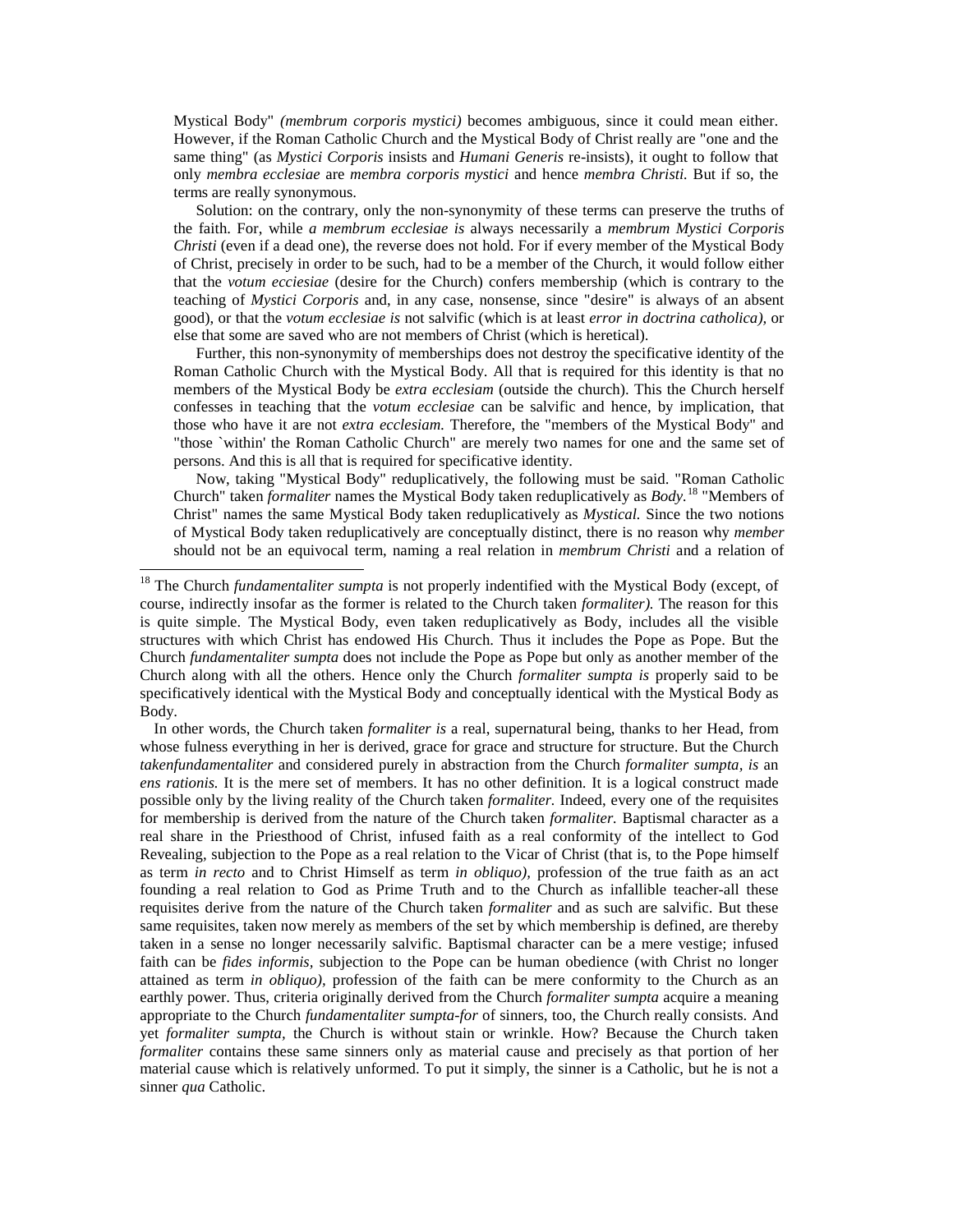reason in *membrum ecclesiae.*[19](#page-7-0)

We may now answer our second question as follows: membership in the Church is a relation to the Church taken *fundamentaliter* as direct term and to the Church taken *formaliter* as indirect term, and this indirect term of the relation is conceptually identical with the Mystical Body as Body but conceptually distinct from the Mystical Body as Mystical.

#### <span id="page-7-1"></span><span id="page-7-0"></span>*INFUSED FAITH NECESSARY FOR MEMBERSHIP*

On the basis of these distinctions, it is possible to explain the one reason which seems to me cogent for including infused faith among the requisites for Church membership. The argument goes as follows. There is no doubt that the baptismal character together with *fides informis* suffices to make one a member of Christ, even if a dead one. However, if baptismal character alone suffices for this, an important difficulty follows for the specificative identity of the Roman Catholic Church with the Mystical Body. As I have argued, this identity requires that all those who are members of Christ (at least in the era between his Ascension and Second Coming) be "within" this same Church but not necessarily as members of it. However, a formal heretic, schismatic or apostate both retains the baptismal character and is in no sense "within" the Church. Hence if baptismal character is a sufficient condition for membership of Christ, it will follow that there *are* members of Christ who are *extra ecclesiam.*

One might try to meet this difficulty by openly accepting the disidentity between the set of "members of Christ" and the set of "persons within the Church" on the ground that it does not really compromise the Church's status as the exclusive locus of salvation, since all these "members of Christ" outside the Church are necessarily dead.

But I fail to see how a real member of Christ, even if dead, can fail to be potentially alive. These members *extra ecclesiam,* however, are not only dead but necessarily so. No amount of prayer, not even the shedding of their blood for Christ, can save them. And yet *merely* by returning to the Church, they can be saved. To say the least, these people are in a class apart; and only by returning to the Church, within which they can be, once again, ordinary dead members, do they cease to be in a class apart. It seems much more reasonable to say that these people are no longer members of Christ at all-and the same conclusion seems to agree better with the phraseology of *Mystici Corporis,* which refers to precisely this class of persons as "completely severed members" *(membra omnino abscissa).*[20](#page-7-1) To take words at face value, such persons are no longer members in any respect but precisely ex-members.

## *THE IMPORTANCE OF THE DISTINCTIONS*

We may now turn to the third question with which this essay began. What difference does it all make? A lengthy and arid argument has been advanced to show that Church membership is a relation of reason. Then puzzles about the Mystical Body taken reduplicatively were resolved

<sup>&</sup>lt;sup>19</sup> Given this equivocity (or better: analogicity), it is neither necessary to posit with Journet *(Church of the Word Incarnate, I,* pp. 33ff) an "invisible membership" *of the Church,* nor to insist with Fenton *(AER 110*  (1944) p. 130) that those having the *votum ecclesiae* are only called members *of Christ* by "misplaced kindness".

<sup>&</sup>lt;sup>20</sup> *A.A.S.* 35 (1943), p.203. That the Pope is speaking only of formal heretics, schismatics and apostates is sufficiently obvious from the very choice of the word *membra.* Only those who were *membra* can now be *membra abscissa.* Nevertheless, Fr. Rahner, *op. cit., pp.* 53-58, ignores this fact and offers two interpretations of his own. According to the first, the *membra abscissa* are the total class of persons said not to be members of the Church, including even catechumens. His second interpretation makes the *membra abscissa* all those who lack the *votum ecclesiae,* including even pagans not in a state of grace. Then he argues somehow that both interpretations amount to the same thing. A more thorough proof that this theologian simply does not know what *membrum ecclesiae* means would be hard to imagine.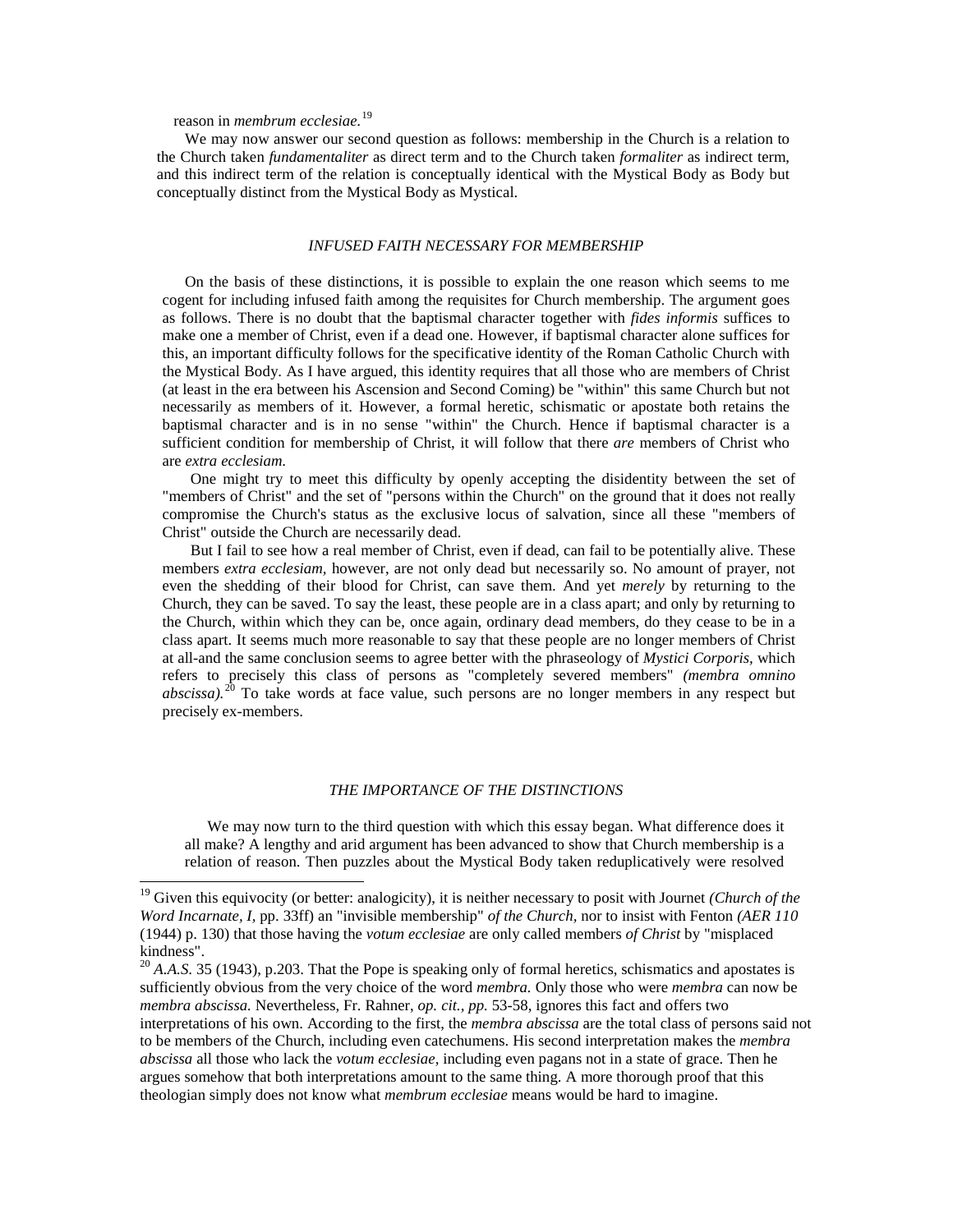primarily in order to defend the same conclusion. But what difference does it make? After all, even as a relation of reason this membership is still necessary for salvation in the case of all those who know the identity of the true Church. Therefore, if it were a real relation, how would anything be different?

To this question, oddly enough, there is a compelling answer. Let us get at this answer by assuming the contrary thesis. Let us reject the logic by which I argued that membership is based on a second-order property, itself an *ens rationis.* Let us assume that membership is based directly upon the real properties and relations (baptism, faith, and so on) which, taken concurrently, are the requirements for membership. These real properties will now themselves be the *fundamentum in re* for the same membership. Hence Church membership will be a real relation. What follows?

<span id="page-8-0"></span>First, there will be no avoiding the conclusion that membership is divisible by five (or four, or however many requirements one recognizes). Every person validly baptized will be at least one-fifth a member of the Church. Material schismatics with true inward faith will be four-fifth members. Membership will be intrinsically a matter of degrees, and it will be little more than a matter of ecclesiastical (or ecumenical) politics how many fifths of the pie one is going to require before attributing membership.

Second, if membership is a real relation, there will be no way of avoiding a conclusion which is either heresy or proximate to heresy. To develop this argument, one need only reflect upon the kinds of things which can serve as *fundamenta* for real relations and then compare these kinds of things with the defined requirements for Church membership. Thus:

- a)baptism is an act; its "character" is a quality in the genus of passive potency. Here, no problem; both can found real relations. Also:
- b)infused faith is a supernatural *habitus.* It can found a real relation. Then:
- c)profession of the faith, considered as an *act,* can found a real relation;
- d)share in the Church's sacraments, if taken as a series of acts, can found a real relation; otherwise, taken as a potency or titlement, it falls together with baptismal character. However:
- e)subjection to legitimate pastors, especially the Roman Pontiff, is itself a real relation. It is not an act. A baptized infant is subject to the Pope without doing anything. An adult Catholic remains subject simply by doing nothing against the Pope. To be sure, an *act*  of schism destroys this relation; but subjection itself is not an act incompossible with schism; it is a relation whose *fundamentum is* incompossible with schism. Thus what is at least the second most crucial requirement for Church membership is a real relation.

The trouble is that one real relation cannot serve as *fundamentum* for another (again, for the nature of real relations as opposed to those of reason, refer back to note 2). St. Thomas offered a thumb-nail proof of this proposition in the *Summa Theologiae I,* q.42, a.l, *ad 4um,* where the question was whether the Three Divine Persons, as Subsistent Relations, found a real relation of equality among Themselves. Aquinas answered in the negative, because if one relation could found another real relation, there would be *a processus in infinitum*.<sup>[21](#page-8-0)</sup> Moreover, the resulting infinity would not be merely a potential

<sup>&</sup>lt;sup>21</sup> The only task incumbent upon me here is to flesh out my own version of the proof that such an infinity really does result if one relation can really found another. I shall use the symbols aFb and cFd to mean "a is the father of b" and "c is the father of d" respectively. Fatherhood is our first real relation. Let us assume next that these two relations of fatherhood found a real relation of similarity between themselves. Thus:

<sup>1)</sup>aFb.S.cFd, where S stands for the relation of similarity. However similarity is not a single relation; it is a general term for an enormous number of different relations each founded on a precise respect *(ratio)* in which two or more things are called "similar". And the same will hold for the *rationes* of dissimilarity.

Therefore, the relation between two fatherhoods, if it is to be real, must be similarity in some precise *ratio.*  Let us just say that this is fatherhood. Then we must amend "1" to read:

<sup>2)</sup>aFb.FS.cFd, where FS stands for fatherhood-similarity. Thus fatherhood-similarity is our second real relation. Now let N stand for sonship, the converse relation to fatherhood. Sonship is a third real relation. It will follow that:

<sup>3)</sup>aFb:CD:bNa.dNc, that is, that any fatherhood has converse-dissimilarity to all sonships. Converse-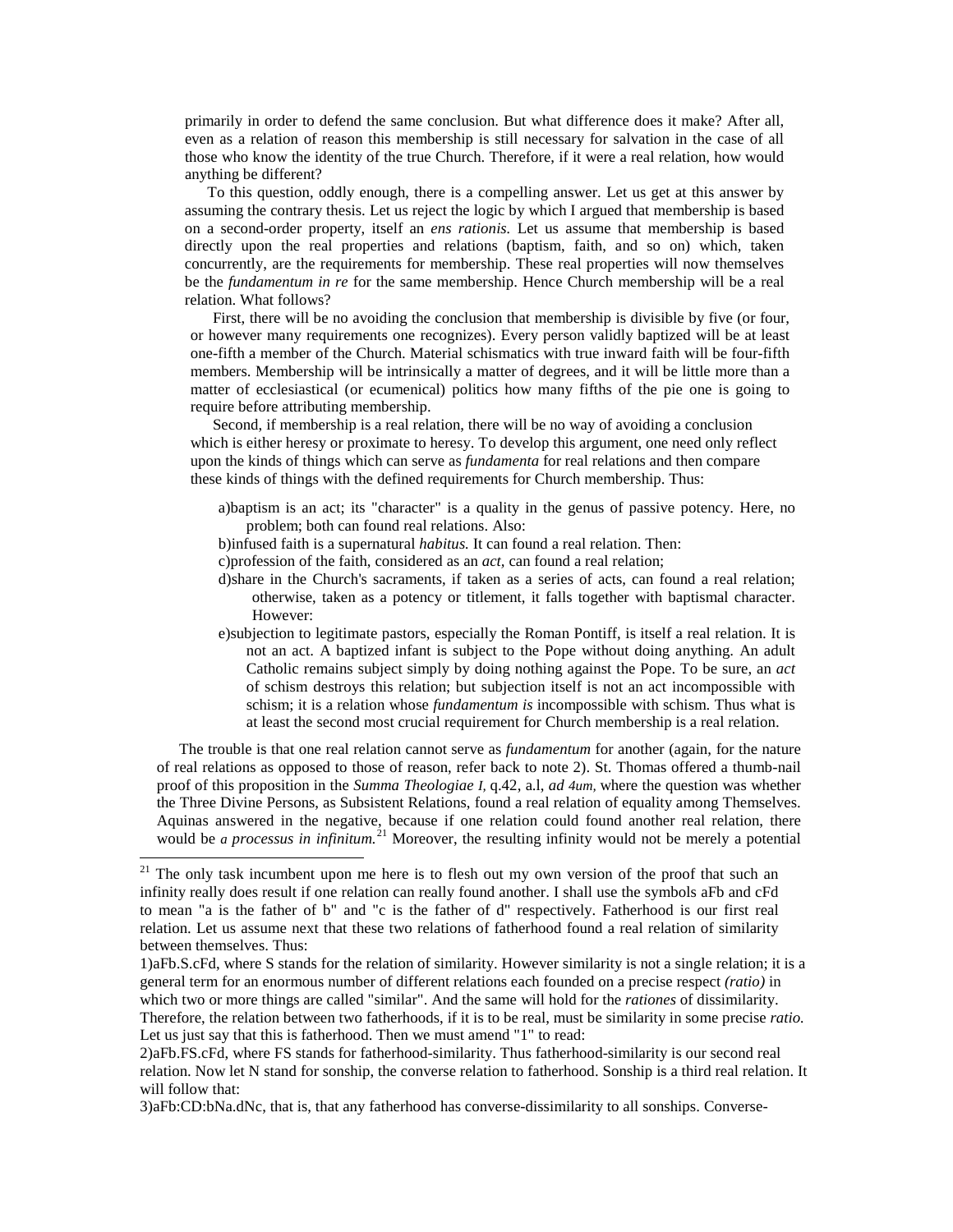infinity, like the infinite divisibility of a continuum, but an actual infinity of real relations caused by real *fundamenta,* hence an infinite number of causes and effects. That no such infinity can exist, of course, was proved by Aristotle in *Metaphysics* (994a1), and the contrary has not been maintained by any respectable philosopher since then (except, perhaps, Leibnitz). Therefore, since an actual infinity cannot exist, it is impossible that one real relation should found another.<sup>[22](#page-9-0)</sup>

Now if membership is a real relation, subjection to the Pope cannot form part of its *fundamentum in re.* Hence schism will leave the *fundamentum* intact. Those who merely withdraw from Papal jurisdiction will still be members of the Church. Yet the contrary is at least implicitly defined.<sup>[23](#page-9-1)</sup> Therefore, membership in the Church must be a relation of reason. This conclusion preserves the common faith of Catholics that to withdraw from Papal jurisdiction is to cease to be a member of the Church.

Throughout this study, in both text and notes, I have indicated that the `new' theology cited in the introduction is implicit in the confusions of Fr. Rahner's 1947 article, already cited. But the true inventor seems to have been Yves Congar, O.P. Already in 1939, in his book *Divided Christendom: A Catholic Study of the Problem of Reunion* (London: Godfrey Bles), Congar set forth, down to the details, the so-called "post-conciliar" innovations. In one sentence, his argument is this:

<span id="page-9-1"></span><span id="page-9-0"></span>If we believe that the Catholic Church is the Church of Jesus Christ and veritably His Mystical Body, there is only one kind of recognition which we can, theologically speaking, accord to the Christian status of our separated brethren and the saved condition of the `good heathen', namely, the recognition that these are in fact our brethren *and in some way members of the Catholic Church.* That is a conclusion which we cannot evade [p.223, emphasis added].

The structure of Congar's inference is clear: where there is participation, there must be some sort of membership. The new "ecclesiology", then, is not a response to Vatican II; it is a response to *that*  inference. In the foregoing I have tried to show that such an inference is impossible. The argument began with a set of clear distinctions between three situations commonly described in terms of "membership", namely: appertaining to a body, participating in an activity, and belonging to a social organization. These distinctions made it clear that being a "member of Christ" and being a "member of the Church" are necessarily different relations, not alternative ways of describing the same. Then, given the fact that things denominated by relative terms can be considered either *fundamentaliter* or, *formaliter*, it was shown that the whole question of Church membership arises solely from the former consideration, and that this membership is a relation of reason. But, if so, it had to follow that membership is sharply different from "participation" in the Church, which is revealed from a consideration of the Church taken formaliter. Next, membership itself was defined, and, finally, it was distinguished from participation in the Church.

Membership in the Church and participation in her are indeed fundamentally different things.

dissimilarity is our fourth real relation. But conversedissimilarity will have E-dissimilarity to fatherhoodsimilarity, where E is defined as *the difference* (whatever it is) between the real relation of fatherhoodsimilarity and the equally real relation of conversedissimilarity. That is:

4)aFb: CD: bNa.dNc:: ED::aFb: FS: cFd.

 $\overline{a}$ 

E-dissimilarity is our fifth real relation. But E-dissimilarity will have Fsimilarity to covnersedissimilarity, where F is defined as *the element of similarity* (whatever it is) between E-dissimilarity and conversedissimilarity. Then F-similarity will have G-dissimilarity to E-dissimilarity. And then Gdissimilarity with have H-similarity to E-dissimilarity and Isimilarity to converse-dissimilarity, and so forth *ad infinitum*.<br><sup>22</sup> For a fuller discussion of this question, as it was debated between the Thomist and Scotist schools in the

17th century, see John of St. Thomas, *Cursus Philosophicus I(Ars Logica), Pars* II, q.17, a.3 (ed. Reiser (Turin: Marietti), 1930, 584b40-586a48). I have taken the liberty, in the proof of the *processus ad infinitum*  presented above, of improving upon John's argument against the second Scotist counter-argument *(ibid.*  585bl6-24, 586a1-19). John's argument is not sufficiently exact to be cogent by the standards of mathematical logic (but then neither is the Scotist claim).

<sup>23</sup> *Denz.* 430, 469, 2286 (new numbers: 802, 875, 3802).